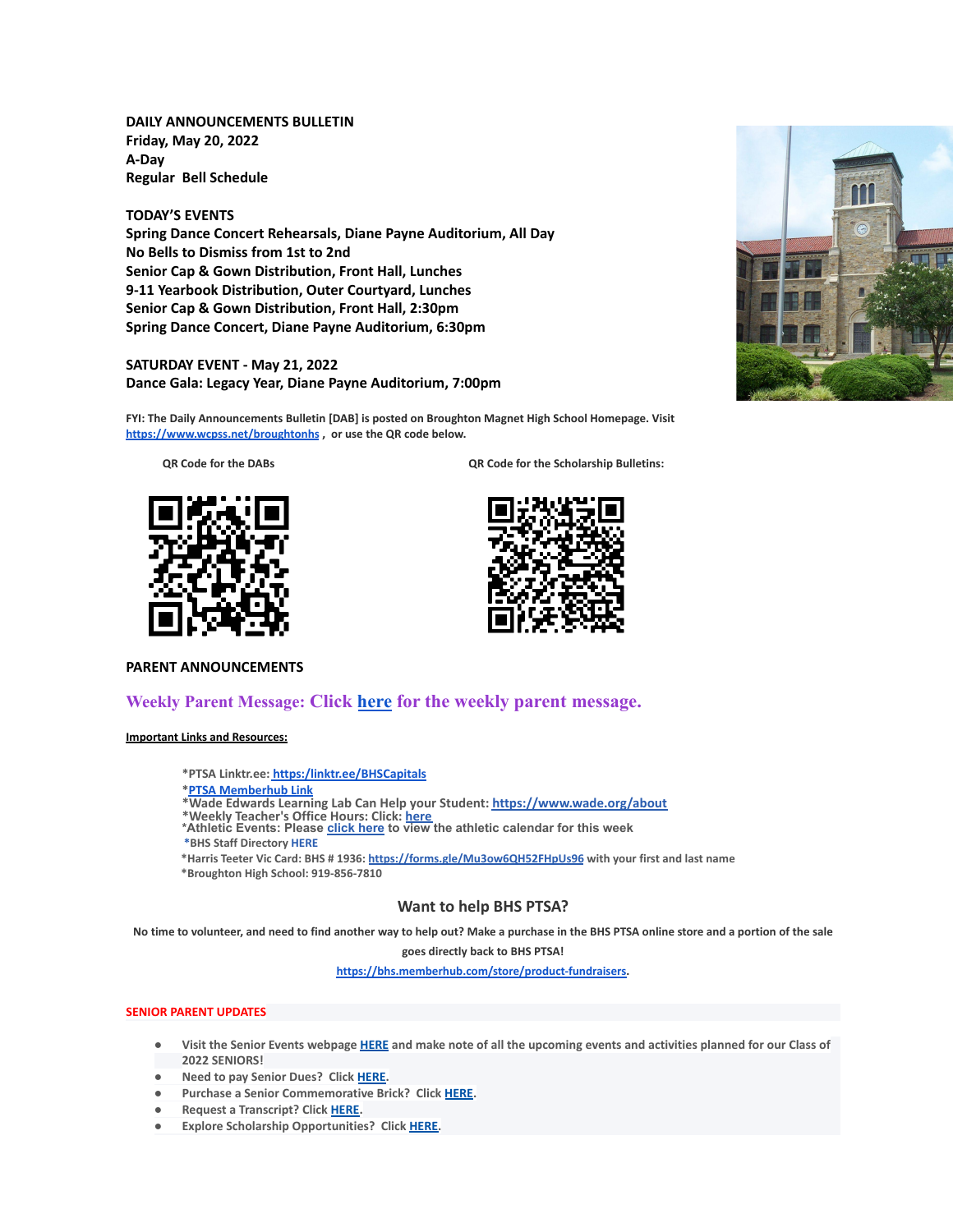Have questions or need more information? Visit the c/o 2022 webpage [HERE,](https://m7scym5f.r.us-east-1.awstrack.me/L0/https:%2F%2Fbhs.memberhub.com%2Fw%2F2022/1/0100017e4478ab83-fd134d52-021b-4d63-891c-31465321890c-000000/oTZaKWxhWWOo0o48Mf6887IPe6k=252) email your c/o 2022 Parent Partners **HERE, and/or follow us on Instagram @broughtonclassof2022**

# **NOTABLE:**

- **● WEEKLY UPDATES Click [HERE](https://drive.google.com/drive/folders/1CBJyOBZLT2bbse2WsoRb7AlIBqVSgGi9?usp=sharing)**
- **● Principal Ashburn's Weekly PARENT message Click [HERE](https://www.wcpss.net/Page/49483)**
- **● This weeks PTSA message Click [HERE](https://bhs.memberhub.com/sends/5a5d78ea-5171-46b7-86fb-19c3d16d11af/view/)**
- **● Broughton MUSICAL PERFORMANCE Click [HERE](https://www.wcpss.net/site/default.aspx?PageType=3&DomainID=4392&ModuleInstanceID=21100&ViewID=6446EE88-D30C-497E-9316-3F8874B3E108&RenderLoc=0&FlexDataID=249883&PageID=9712)**
- **● Broughton DANCE-A-THON Click [HERE](https://www.wcpss.net/site/default.aspx?PageType=3&DomainID=4392&ModuleInstanceID=21100&ViewID=6446EE88-D30C-497E-9316-3F8874B3E108&RenderLoc=0&FlexDataID=250036&PageID=9712)**
- **● Student Daily Announcement Bulletin Click [HERE](https://www.wcpss.net/domain/14645)**
- **● Senior Activities, Calendar and Details Click [HERE](https://www.wcpss.net/domain/13527)**
- **● Sign up for PTSA Communications Click [HERE](https://bhs.memberhub.com/join/6211b1)**

**●**

**GLOBAL POINTS OF PROGRESS - Algeria: Refugees in Algeria are designing furniture and other products out of plastic waste.** Refugees who work at the recycling center plan to sell their products, including school desks, benches, chairs and serving sets for tea, to local nongovernmental organizations.

# **STUDENT ANNOUNCEMENTS [GENERAL]**

**Enloe will be offering in-person summer school courses for first-time credit in the following classes: NC Math 2 Honors NC Math 3 Honors Precalculus Honors Chemistry Honors (only for rising 10th - 12th grade) Healthful Living (standard level only) Economics and Personal Finance Honors Tuition is \$375 (with the option for fee reduction) and students can apply on the Enloe website by completing a short registration form here: <https://www.wcpss.net/domain/9875> We are asking that students submit a registration request by May 20th.**

**Broughton Dance Department is proud to present the 20th anniversary show weekend: Legacy. Join us for our** annual Spring Concert for all current students TONIGHT at 6:30pm and our Legacy Gala that features alumni works and dancers with a reception TOMORROW NIGHT at 7:00pm. All shows will be held in the Diane Payne Auditorium. **Tickets are on sale NOW and available online <https://my.cheddarup.com/c/legacy-spring-concert>. Grab them before they are gone! If you have any questions please contact Ms. Graves at [bgraves@wcpss.net.](mailto:bgraves@wcpss.net)**

The Broughton Marching Band Color Guard is looking for members! If you are interested in joining us, then come check out our Guard Camps every Wednesday in May from 3-5pm. No experience necessary! Meet in the band room (2215) at 3 each **Wednesday! [https://drive.google.com/file/d/1IKKl7WbnrgF1hu\\_-XxNLX5MyLO9O39jc/view?usp=sharing](https://drive.google.com/file/d/1IKKl7WbnrgF1hu_-XxNLX5MyLO9O39jc/view?usp=sharing)**

# **STUDENT ANNOUNCEMENTS [JUNIORS & SENIORS]**

**9-11 Yearbook distribution day is TODAY. Students may come to the outer courtyard to pick up their yearbooks. They will need their student id to confirm who they are to pick up their yearbook. Students should look for the posted signs above tables for their last name.**

# **PACK-THE-NEST A Future Teachers of North Carolina Event hosted by: North Carolina Central University**

To help address the diversity gap between teachers and students in NC public schools, particular attention will **focus on the recruitment of high-achieving juniors and seniors and students of color (e.g. African American,** Hispanic, Native American and Asian)<sup>1</sup>. NCCU SOE will recruit students representing rural, urban and suburban **public schools from across the state. To register, click the [link](https://forms.gle/1MaHrmmkfmE5zvyt5)**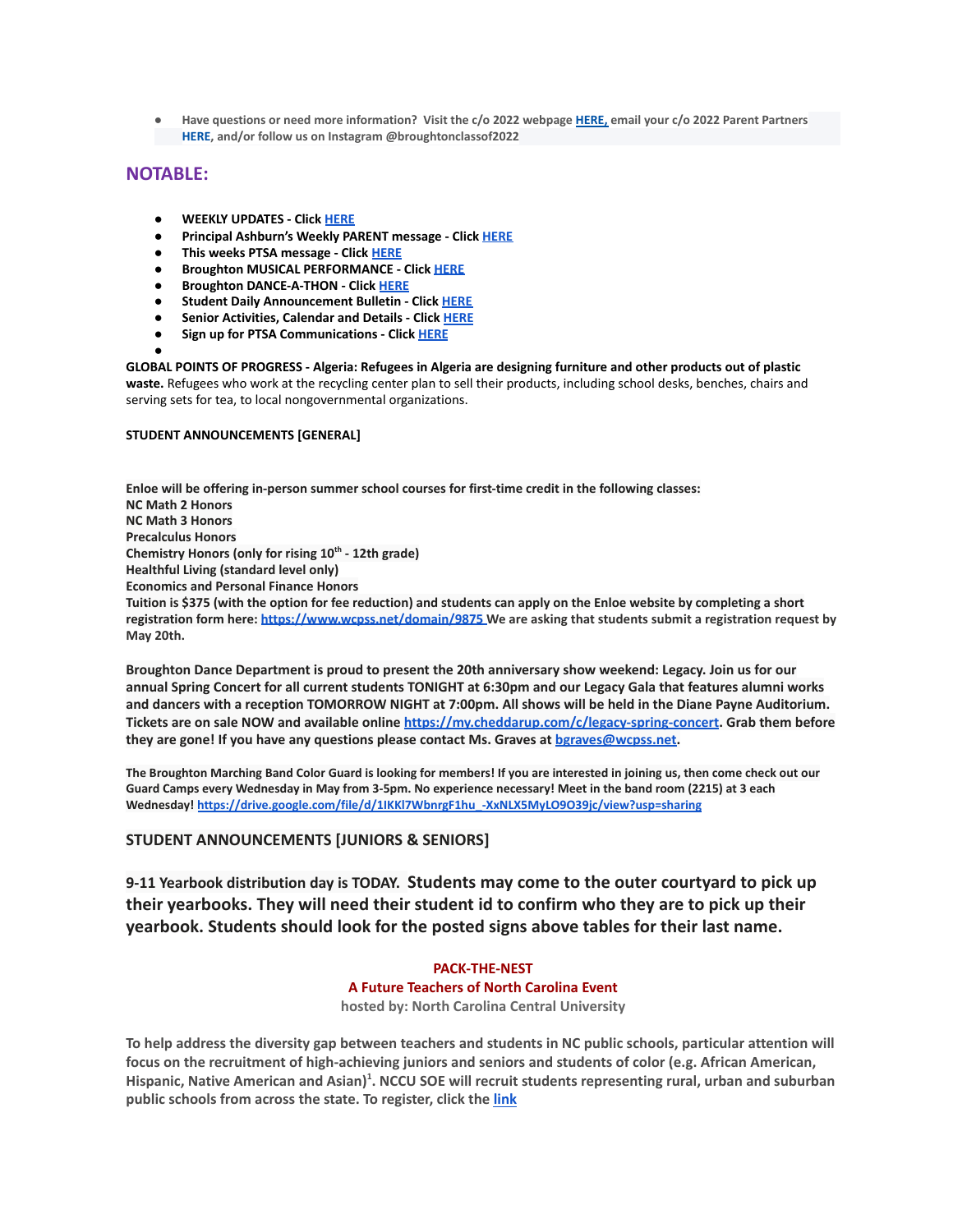- **● The two-day experience titled Pack-the-Nest (PtN) will also allow students the opportunity to participate in an on-campus summer experience.**
- **● During the interactive virtual event, participants will engage with recent principals- and teachers-of-the-year, novice and veteran classroom teachers, current education majors and NCCU faculty and staff.**

**Wake Tech's Summer Bridge program called Eagle Start is a great way for high school seniors who are interested in Wake Tech that have less than a 2.2 GPA to get some developmental courses taken care of for free. Every student that finishes the program receives a free laptop at the end! You can find more information about Eagle Start here: [EAGLE START Bridge](https://www.waketech.edu/student-life/pathways-male-mentoring/eagle-start) [Program | Wake Technical Community College](https://www.waketech.edu/student-life/pathways-male-mentoring/eagle-start)**

**Seniors: Scholarship Bulletin #24 has been posted on our homepage and can be found by going to Students/Seniors/Scholarship Information/Scholarship Bulletins. It has also been posted on the Student Services Webpage [www.broughtonstudentservices.weebly.com.](http://www.broughtonstudentservices.weebly.com)]**

#### **College & University Reps Visiting Broughton**

**Seniors and Juniors may sign up to meet with college representatives who visit Broughton throughout the year. Sign-up sheets are posted in a notebook outside the Guidance Resource Center [Room 1209]. See Mr. Rudder in the Guidance Resource Center if you have questions.**

# **SUMMER OPPORTUNITIES**

# **[Link to the list that is posted on CFNC with summer enrichment opportunities]**

# **<https://www2.cfnc.org/studentEnrichment>**

**The College of Agriculture and Life Sciences (CALS) Office of Diversity and Inclusion (ODI) at NCSU** (<http://go.ncsu.edu/calsdiversity>) is hosting a FREE summer program, called CAALS 3-D, from July 25th through July 28th, 2020, for rising 11th and 12th-grade high school students. The CAALS 3D program (Creating Awareness of Agriculture and Life Sciences Disciplines, Degree Programs, and Discoveries) is inviting students from local high schools to NCSU for a four-day research experience with faculty in our college. The goal of this program is to introduce underrepresented students with interests in science, to the science of agriculture and biotechnology, one of the most prolific career paths in North Carolina. **NCSU 2022 Main Campus CAALS 3D Summer Research Experience**

**Dates: Monday, July 25th, through Thursday, July 28th, 2022 Program Information Card: <https://go.ncsu.edu/caals3d-2022-information-card> Student Application Form: <https://go.ncsu.edu/caals3d2022> Teacher Recommendation Form: <https://go.ncsu.edu/caals3drec2022>**

Summer 2022 [Pre-College](https://camps.unca.edu/pre-college-programs/) Programs at UNC Asheville! Each Pre-College program will run from Sunday to Friday, with topics spanning the arts and sciences. All students will live on campus to fully experience university life and the surrounding community. The program cost, which starts at \$1,200, includes lodging, meals, course materials, activities and excursions. Dates for our Summer 2022 Pre-College Programs are June 12-17, June 19-24 and June 26-July 1, 2022, with several programs offered multiple **weeks. Topics include:**

**Film Scoring & Sound Design; Great Smokies Young Writers Workshop;**

**Climate Science; Climate, Robotics, Rocketry & Aerospace Engineering;**

Journalism, Public Relations & Social Media in the Digital Age; Great Smokies Young Writers Workshop; River Ecology & Adventure **(currently on a waitlist);**

Pre-Med (currently on a waitlist). Here is the link to our website with more information and the registration link[:](https://camps.unca.edu/pre-college) **[https://camps.unca.edu/pre-college.](https://camps.unca.edu/pre-college)**

Interested in Williams College [MA]: The 2022 [Windows](https://mx.technolutions.net/ss/c/gsby7xed_Q9kJKoUKuDGdEDQ5EZ0zkf0Se-vEN2pcLJvNieDIGwebw0_W5a1u8B3fbzELF4xmRGdbuWDLA6dHw/3lz/73iF5YGpSreWdvueHbMmUA/h0/ms4neP3bRoQAjixIlq5ySwIoM0gJrWDsFrHRlDdk-VM) on Williams (WOW) application is now available. The WOW fly-in program provides more than 200 high-achieving seniors an all-expenses-paid opportunity to visit campus and experience the Williams community. WOW is a selective program open to rising seniors in the U.S. and Puerto Rico; preference is given to high-achieving students who couldn't otherwise afford to visit Williams. WOW participants stay in dorms with current students, attend classes, meet with professors, and learn about our admission process and our extraordinary financial aid program. Currently, WOW participants will be required to provide proof of Covid-19 vaccination and booster, if eligible, in order to visit campus. We will notify WOW participants should campus Covid-19 policies change. If interested, [apply](https://mx.technolutions.net/ss/c/gsby7xed_Q9kJKoUKuDGdEDQ5EZ0zkf0Se-vEN2pcLJvNieDIGwebw0_W5a1u8B3fbzELF4xmRGdbuWDLA6dHw/3lz/73iF5YGpSreWdvueHbMmUA/h1/N-MCA_KKEyK8iuKV8BcJGpE5_DZfN3c_Kw4V9EoBJQM) using this link by either of our two deadlines: July 1 or August 1, and feel free to contact us with any questions.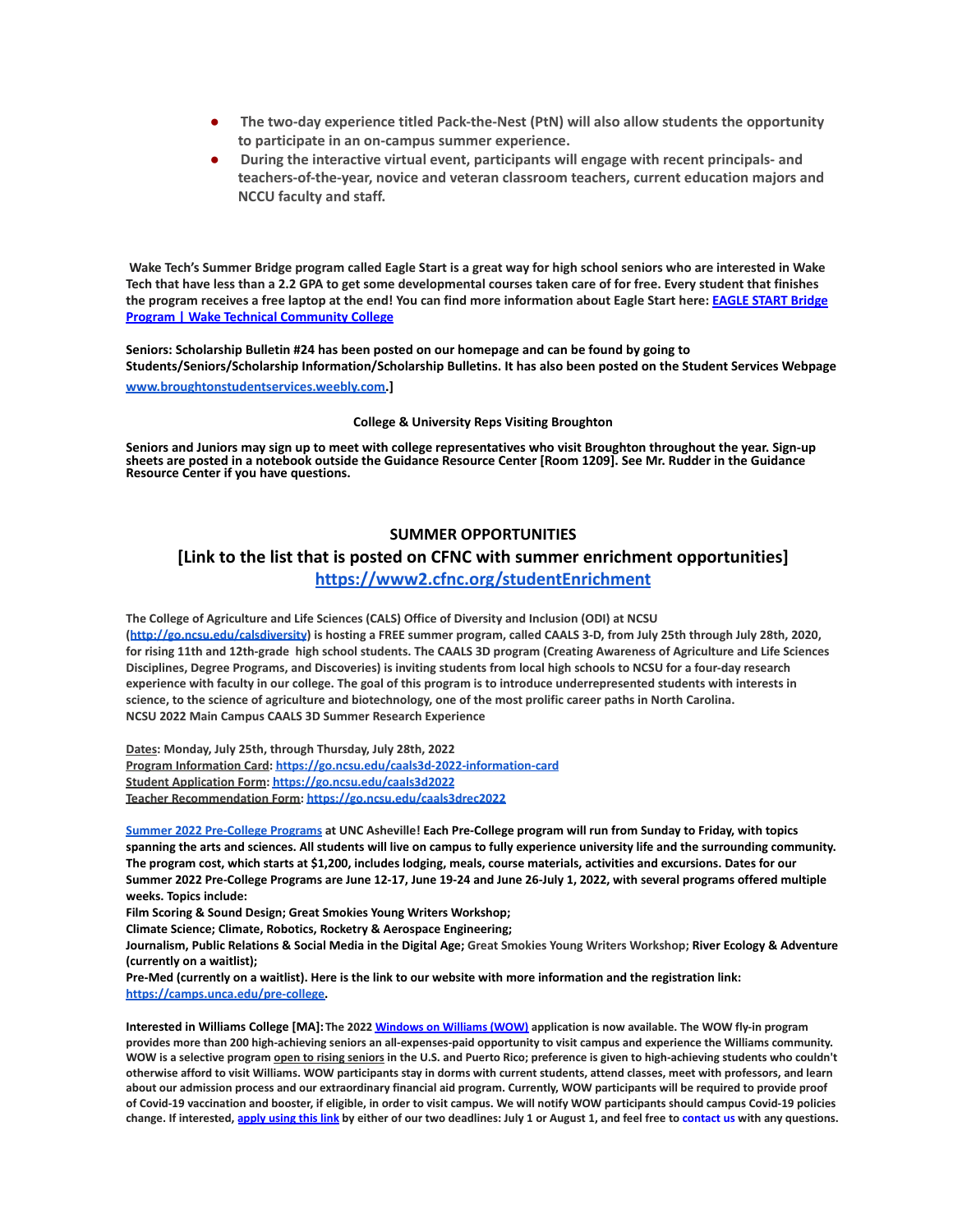**Marist College [NY] offers Marist's 23 unique In-Person and Virtual Summer Pre-College programs. The programs offer rising juniors and seniors the opportunity to earn three transferable college credits while working with faculty, interacting with their peers from across the U.S. and around the world, and experiencing life as a college student. In-Person Sessions are offered June 26-July 9 and July 10-July 23. A virtual session is offered July 10-July 31. The free application is available at [www.marist.edu/precollege](http://www.marist.edu/precollege).**

**The Miami University Summer Scholars Program offers an opportunity for academically talented rising high school juniors and seniors to spend one week on Miami's campus exploring a topic of their choice alongside a leading faculty and professional experts. More information regarding the program can be found online at MiamiOH.edu/SummerScholars.**

**The City of Raleigh: Parks, Recreation and Cultural Resources is currently hiring for many FUN summer camp job opportunities including the Raleigh Summer Youth Program. Our positions fit perfectly into the schedule for both students AND teachers.**

- **● Parks and Recreation hires staff starting at 15 years old in positions such as Lifeguard, Camp Counselor, Cashier, Regional Coordinator and Camp Director. <https://www.governmentjobs.com/careers/raleighnc>**
- **● The Raleigh Summer Youth Programs hires staff ages 15-18 in a wide variety of jobs- both virtual and in-person. Deadline to apply to this program is March 31st**
- **<https://raleighnc.gov/Community/content/CommServices/Articles/SummerYouthEmployment.html>**
- **● Pay ranges from \$11-15/ hour depending on the position**

**The Thurgood Marshall College Foundation Fleisher HBCU Scholars Summer Program on the campus of Fayetteville State University is designed for current Juniors heading into their Senior year. It is a Hybrid program with a Virtual and on** campus portion (Live on campus for a week). Virtual Experience - June 1 - 21, 2022. On-Campus Experience - June 22 -**28, 2022. Students are not committed to enrolling at Fayetteville State University at all as part of the program, it is simply an experience…targeting students interested in studying in the business field. Students can apply for the program and get more details here: [TMCF Fleischer HBCU Scholars](https://www.uncfsu.edu/fsu-admissions/undergraduate-admissions/freshman/tmcf-fleischer-hbcu-scholars-program) Program (uncfsu.edu)**

**Are your students thinking about college? Do they talk about careers in engineering, medicine, or business? Students can explore different career paths and majors, live on a university campus, and challenge themselves with Rochester's Pre-College Programs! Our summer programs give students the freedom to experience Rochester's unique curriculum and join others from around the world. These programs not only give students a taste of the college experience, but also introduces students to unique perspectives, cultures, and ways of thinking about the world. Learn more about the program. Check out [Rochester's programs](https://mx.technolutions.net/ss/c/VpDhrCrvzjOrNk6AZ3TbHmfciYltKrD7MBPJoCczPWIpxnRQzWKzzHDQWRCT4ITrZgBGUpBV0oJyZx6JR4wlKA/3k5/S_JCymRIRTKmq8wpxCFQXg/h1/NhgfUr5_fLermZgjpTef9a9tmAUC5e_IGJRjXZLuFKQ) for the summer.**

N.C. A&T University is excited to let you know that we are now accepting applications for the 30th annual [Summer](https://ncat.us10.list-manage.com/track/click?u=16e0de389d8e5c15344477a62&id=d5f9e08b9c&e=61b6ee945d) High School [Transportation](https://ncat.us10.list-manage.com/track/click?u=16e0de389d8e5c15344477a62&id=d5f9e08b9c&e=61b6ee945d) Institute (STI). The four-week program is packed full of fun and educational activities, including guest speakers, group projects, and trips, and designed to be a bonding, rewarding, and even life-changing experience for young minds. STI is free and introduces students to the educational paths and fields of transportation and supply chain and the many lucrative careers available. For the first time in two years but in keeping with the program's tradition, we are happy to announce that STI will be held in person on the A&T campus this year. All rising 11th and 12th graders with a 2.5 or greater GPA are welcome to apply! Don't **hesitate to contact Nick Allen if you have any questions (336-285-3314 or nrallen1@ncat.edu).** [Applications](https://ncat.us10.list-manage.com/track/click?u=16e0de389d8e5c15344477a62&id=b587740df6&e=61b6ee945d) due by April 15th [available](https://ncat.us10.list-manage.com/track/click?u=16e0de389d8e5c15344477a62&id=b587740df6&e=61b6ee945d) here.

**This summer, Marist is offering 23 unique In-Person and Virtual Summer [Pre-College](https://api.targetx.com/email-interact/redirect?id=MTEwMDAwNDI5IDcwMTFQMDAwMDAwdWRmRVFBUSBhMEcxUDAwMDAxVjd5MkxVQVIgMDAzMWEwMDAwMEJVenBBQUFU&link=https%3A//www.marist.edu/admission/summer-pre-college&tlink=aHR0cHM6Ly93d3cubWFyaXN0LmVkdS9hZG1pc3Npb24vc3VtbWVyLXByZS1jb2xsZWdl) programs, giving students the** opportunity to earn three transferable college credits while they're still in high school!Some of our 2022 Summer **Pre-College programs include:**

- **● Social Media Marketing and Influencing (new in 2022!)**
- **● Pre-Law**
- **● Fashion Merchandising**
- **● Pre-Health**
- **● Musical Theatre (new in 2022!)**
- **● Game Design**

The free application for 2022 Summer [Pre-College](https://api.targetx.com/email-interact/redirect?id=MTEwMDAwNDI5IDcwMTFQMDAwMDAwdWRmRVFBUSBhMEcxUDAwMDAxVjd5MkxVQVIgMDAzMWEwMDAwMEJVenBBQUFU&link=https%3A//www.marist.edu/admission/summer-pre-college/how-to-apply&tlink=aHR0cHM6Ly93d3cubWFyaXN0LmVkdS9hZG1pc3Npb24vc3VtbWVyLXByZS1jb2xsZWdlL2hvdy10by1hcHBseQ%3D%3D) is currently live! A complete application requires a personal essay, high school transcript, and recommendation form. Applications are reviewed on a rolling, space available basis per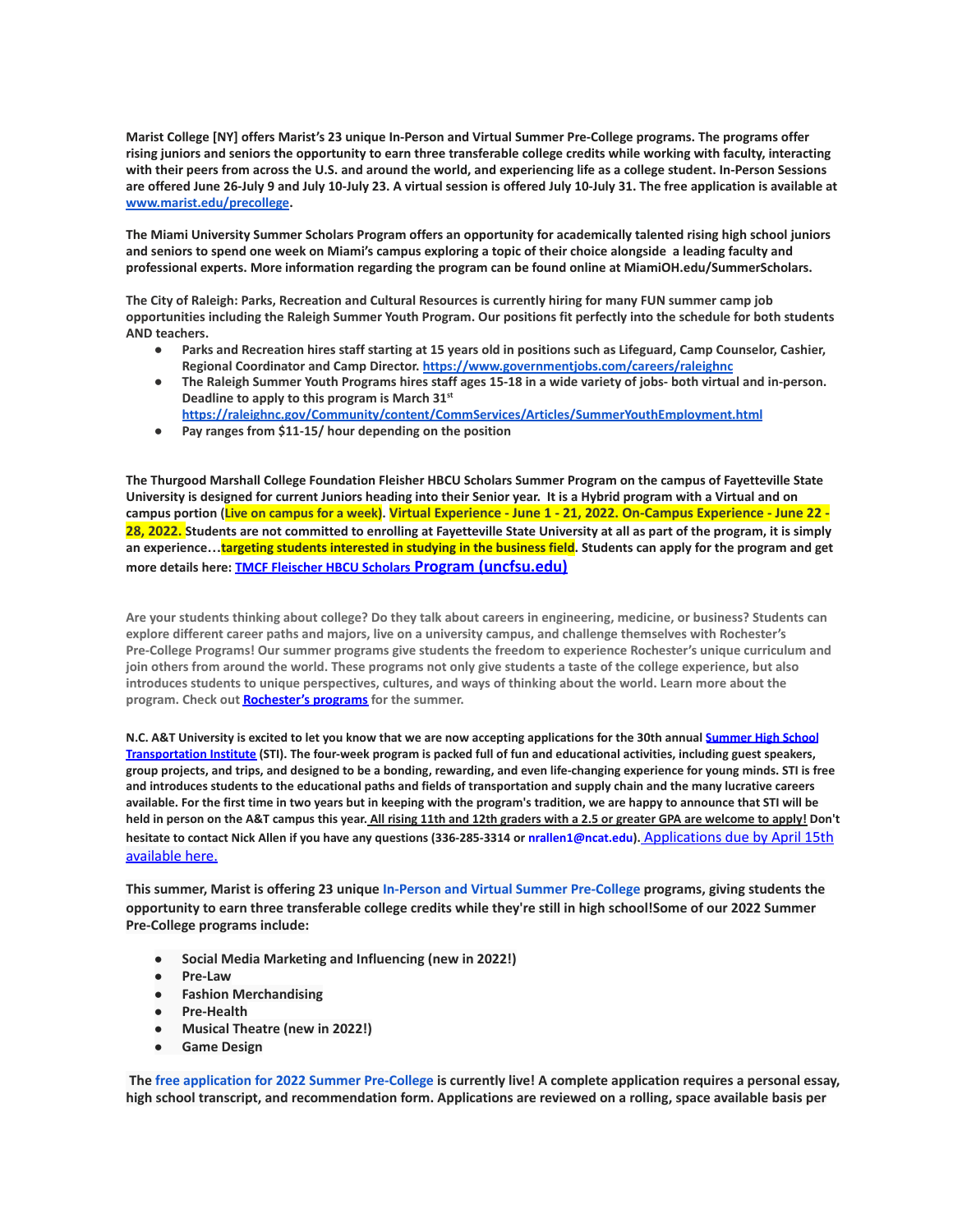program. If you have any questions don't hesitate to reach out to our office at precollege@marist.edu or call (845) **575-3047.**

#### **A UNC Medical Center Initiative**

#### **Summer 2022 High School Volunteer Program**

**Volunteer Services is excited to announce the Summer High School Volunteer Program is back and applications are now available. If you know of a high school student who is at least 14 years old, has completed the ninth grade and is looking for a chance to learn more about working in a hospital environment this could be just the program for them! Opportunities are available at both the Chapel Hill and Hillsborough campuses.**

**[Learn more about requirements, logistics and how to apply](https://www.uncmedicalcenter.org/uncmc/support/volunteer-services/high-school-volunteers/).**

Registration is now open for Summer 2022 [Pre-College](https://mx.technolutions.net/ss/c/cHS6KxvaczfHhqkpLrKMJVWPxcQYRt0e0iEku2lDCy7TWiJx1_55o8zjVGV1sVk6/3jg/1SU4Iqm8RKCGs9Kqp3oKCA/h1/8KmmmA0tWn519kb2cHeogzMl7YlN_0BGLRgnvms3mCI) Programs at UNC Asheville! Limited spaces are available, so we encourage early registration. Each Pre-College program will run from Sunday to Friday, with topics spanning the arts and sciences. All students will live on campus to fully experience university life and the surrounding community. The program cost, which starts at \$1,200, includes lodging, meals, course materials, activities and excursions. Programs follow COVID protocols and University community expectations, and offer a flexible cancellation policy. Dates for our Summer 2022 Pre-College Programs are June 12-17, **June 19-24 and June 26-July 1, 2022, with several programs offered multiple weeks. Topics include:**

- **● Pre-Med**
- **● River Ecology & Adventure**
- **● Great Smokies Young Writers Workshop**
- **● Film Scoring & Sound Design**
- **● Climate, Robotics, Rocketry & Aerospace Engineering**
- **● Journalism, Public Relations & Social Media in the Digital Age**
- **● Climate Science**

**For more information or to register, please visit [https://camps.unca.edu/pre-college.](https://mx.technolutions.net/ss/c/BQM-IylQKwVhFDmSUz94JMzQQ0hkkx5ESJs5UdbzD71mct6i1Y__RJ3rL4CzntUn/3jg/1SU4Iqm8RKCGs9Kqp3oKCA/h2/MZqaRAcrABE7L3WtqgiOohchCUtuWHHU1_eALUf2hTU)**

If you're looking for a way to help your college-bound high school students make important decisions about life after high school, encourage them to join us at Rochester Institute of Technology this summer for [Explore](https://mx.technolutions.net/ss/c/gsby7xed_Q9kJKoUKuDGdB9R9sive_ZsM1Qb_nhkgjA08w4AqgRoJb0vlLFSSjZT/3j6/cfOu9R3lR8u3xTRhpngdYQ/h2/xzdGfzy3I2uSoAWXNd4vWkN1gV7yfnaiLQn6UQatgnc) Your Future! EYF is a week-long, on-campus summer program for college-bound deaf and hard-of-hearing high school students who will enter their junior or senior year in fall 2022. During EYF, students learn how their interests can lead them to a career, and they explore career options in various fields, including the arts, business, computers, engineering, science, and more specific topics, such as the internet of things, 3D printing, entrepreneurship, emotional intelligence, and biology. Students who attend EYF receive an application fee waiver to apply to RIT at no cost, and those who enroll at RIT for college will receive a scholarship. That's right, when they participate in EYF, they can apply to RIT for college at no cost, and they'll receive a scholarship!There are two EYF sessions. Your students can choose the session that works best for them.Session I: July 9-14; Session II: July 16-21. Students who participate in EYF this summer will meet other deaf and hard-of-hearing students from all over the country, and it's a wonderful opportunity for them to make new friends! [Check](https://mx.technolutions.net/ss/c/gsby7xed_Q9kJKoUKuDGdB9R9sive_ZsM1Qb_nhkgjA08w4AqgRoJb0vlLFSSjZT/3j6/cfOu9R3lR8u3xTRhpngdYQ/h3/EJAJ5IZYnhy_5EoPb20FqK_vFekSoBF5wdP5m4I0v8E) out EYF, and encourage your students to apply [today!](https://mx.technolutions.net/ss/c/VpDhrCrvzjOrNk6AZ3TbHsDAoOWeZg67sWX3pIhEAGxCWhE-b5_ccZhgCUBu0qQbXV3r3Sp2r3bvI44-_FnkWzKY8PPT-NIXylVlj1p1QBc/3j6/cfOu9R3lR8u3xTRhpngdYQ/h4/z_F1GbKvjAXrSXS3vh6GZk3C0_JRjjBhcsu_861EJVE) If you have any questions, contact us at 585-475-6700, toll-free in the U.S. and Canada at 1-866-644-6843, by videophone at 585-743-1366 or by email at [EYFinfo@rit.edu.](mailto:EYFinfo@rit.edu)

Oxford Royale Academy's International Summer School 2022 on the campus of the University of Oxford. Participants choose from 19 fascinating courses, taught by experts in their field. Students live, dine and study on the campus of the University of Oxford **with people from all over the world. Apply at [www.oxford-royale.com](http://www.oxford-royale.com).**

The University of the South would like to invite students to join our *Chinese [Language](https://mx.technolutions.net/ss/c/eakQ-C8DCmUrd8y7yBWDFiYAOUoJQ4pz7MfbEBpip6l0y_Hm_m-q4S1NAhKySW0l0l52Av-XFInBcX_HbKNhaFaTuY25zEq03f7H2jjkYbiZerVnvT_jJBJvBnD8L-82oFcjCA4feCp5rOrmzPCcig/3h1/Zb0AzY0dSO6ybsQoCzalvA/h1/a-eaRv0bEo5dxrOjmNABke9N9q3IKNCmv7tp3yn1eRg) Camp!* The program's primary goal is to **immerse students in the language and culture of China, while enjoying Sewanee's 13,000 acre campus.**

**When: June 15 - July 1, 2022**

**Where: The University of the South, Sewanee, TN**

**Who: Rising high-school sophomores, juniors and seniors. Experience with Chinese language is not required.** Students participating in the program will spend a few hours in the classroom each day, before taking their learning outside and enjoying the many outdoor activities available during the summer at Sewanee in an immersive language environment. Given the **immersive environment, all students are encouraged to apply. Students should be prepared for a variety of outdoor activities including swimming, hiking, rock-climbing, hiking, gardening, caving, camping, and more! For more information about the camp as well as scholarship**

**opportunities, students can visit the Sewanee Chinese Language Camp [website.](https://mx.technolutions.net/ss/c/eakQ-C8DCmUrd8y7yBWDFiYAOUoJQ4pz7MfbEBpip6l0y_Hm_m-q4S1NAhKySW0l0l52Av-XFInBcX_HbKNhaFaTuY25zEq03f7H2jjkYbiZerVnvT_jJBJvBnD8L-82oFcjCA4feCp5rOrmzPCcig/3h1/Zb0AzY0dSO6ybsQoCzalvA/h2/75iusWoe6oX7KGnwrl--J5PGQK1G9zr9iO3WkMg5UHE)**

**SCAD Summer Seminars. Connect with creatives from around the world. During the weeklong program, participants choose two workshops from a palette of award=winning academic programs, including animation, fashion, film and**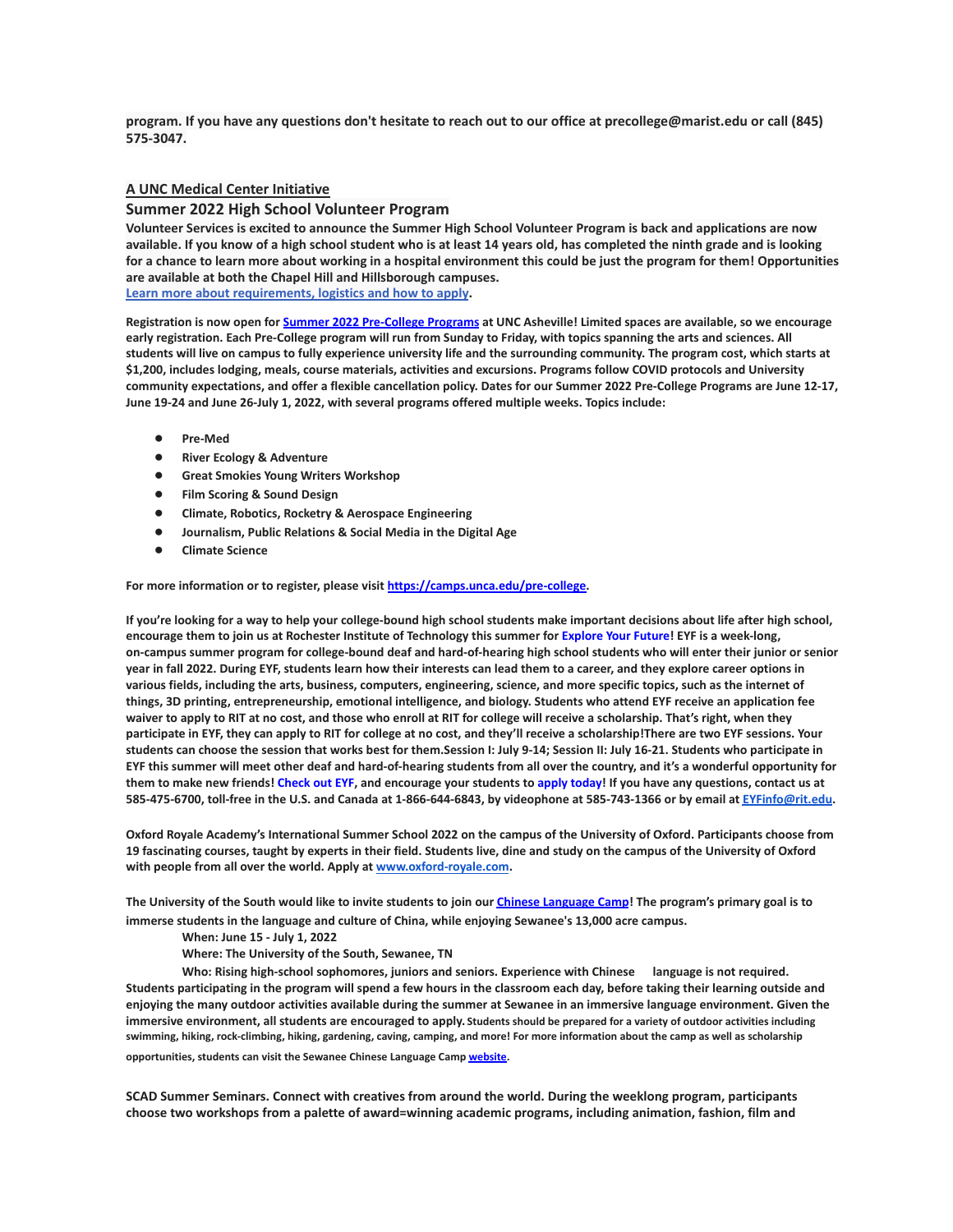**television, graphic design, illustration, interior design, photography, sequential art, and more. For more information, visit [www.scad.edu/sss.](http://www.scad.edu/sss)**

The University of Chicago's summer pre-college programs draw from the multidisciplinary emphasis and intellectual richness of the College's Core curriculum. Programs with in-person and online courses include:

**Immersion:** Course subjects include American politics, biotechnology, developmental psychology, philosophy, physics and more.

**One-Week Enrichment:** Whether it be leadership, civil discourse, or quantitative analysis of complex problems, each program will advance and enhance skills that students can apply to their studies in high school, college, and beyond.

**Stones and bones:** Students go behind the scenes at the Field Museum - one of the world's great natural history museums and into the field in Wyoming to learn how fossils are collected, analyzed, and conserved.

**UChicago Summer Online:** From anywhere in the world, students can explore subjects like biochemistry, art, and quantitative finance through five-week courses involving real-time interaction, engaging class discussion, and group projects. To learn more about Summer Session, or to apply to the program, visit [www.summer.uchicago.edu](http://www.summer.uchicago.edu).

# **Job Opportunities**

Amy Peake, Director of Employment for several of our area Zaxby's restaurants, Now that school is back in swing, I would like to reach out to advertise employment. Our Zaxby's group pride ourselves with bringing on high schoolers and helping them to develop workplace skills that will benefit them in their adult working life. Many of our graduated students who go off to college come back to work with us during school breaks.



*Amy L. Peake* **Director of Employment ZaxNC, Inc. (919) 909-2529**

**My name is Camden McKinstry, I am the Regional Manager for the UPS Store in the Village District right down the road from Broughton.We are in need of part-time employment at our store. There is an absolutely wild staffing shortage for part time workers these days so we have decided to start hiring high school aged workers.**

**The UPS Store Cameron Village 514 Daniels Street Raleigh, NC 27605 919.834.2121 Web <https://www.theupsstore.com/2325>**

**The Director of Camp Royall, the nation's largest and oldest camp for people with autism is in search of dynamic high school students who are interested in learning more about human services and specifically working with those with special needs (autism).We can offer volunteer opportunities during the school year (and in the summer) for those in need of service hours (any age) and we can offer training and paid employment for students 17 years of age and older as well. If interested, visit [www.camproyall.org.](http://www.camproyall.org)**